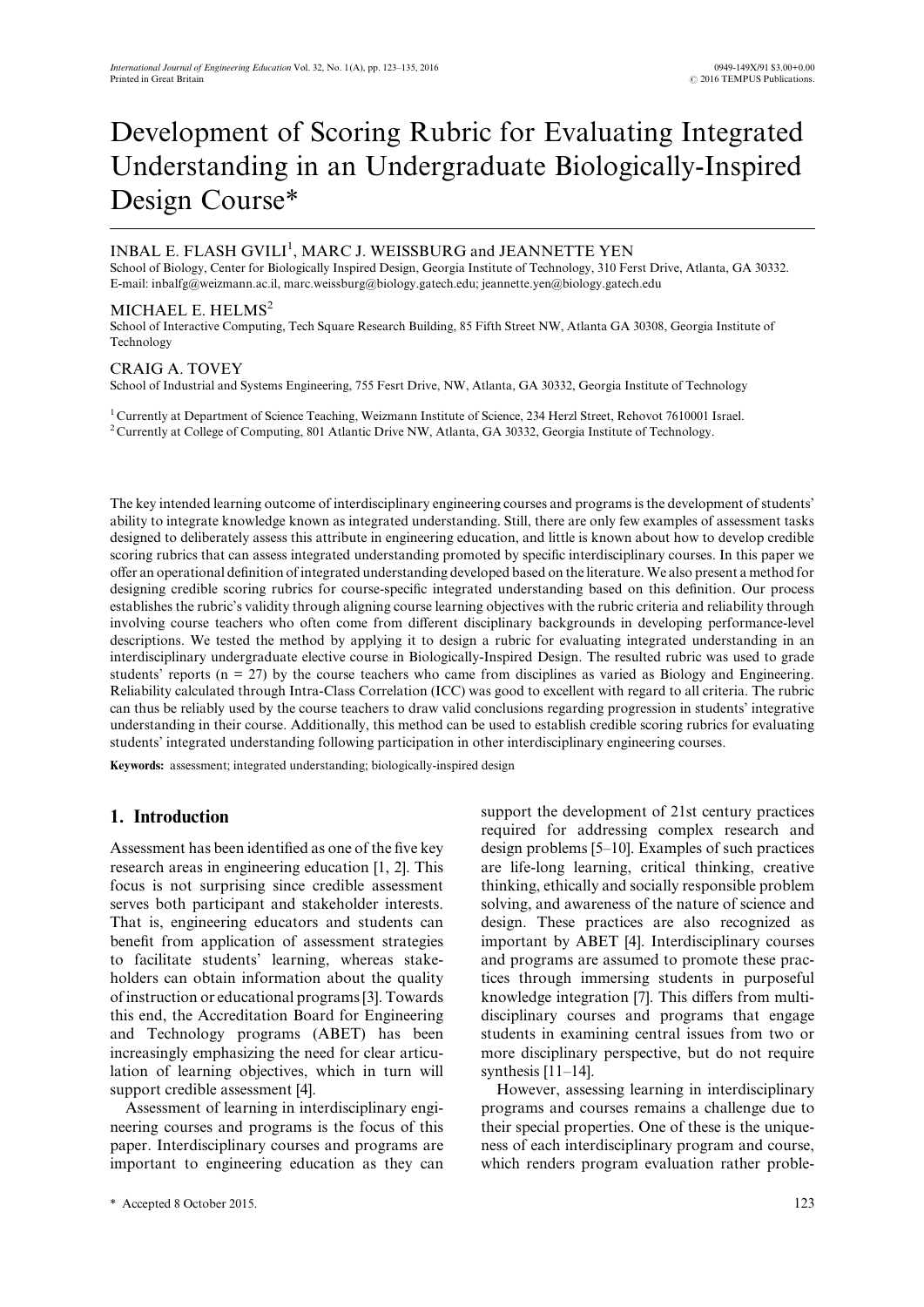matic as there are no nationally recognized learning outcomes and normed tests of students' achievement [15]. This creates a need to operationalize learning, i.e. define learning objectives and design assessment strategies, for each interdisciplinary program and course [15, 16]. A second unique attribute is that interdisciplinary learning objectives are process rather than content oriented [15], which requires the use of performance based instruments such as scoring rubrics [17], which can result in inconsistent grades when different faculty apply them to students' work [18–20]. Lack of consistency in grading is further exacerbated when graders come from different disciplinary backgrounds and thus employ different methodologies and epistemologies [12, 21, 22]. The challenge is then, how to design credible (valid and reliable) scoring rubrics that can assess the specific learning that takes place in a unique interdisciplinary course or program.

# **2. Biologically-inspired design course**

The context for this study was an interdisciplinary research and design course in Biologically-Inspired Design (BID) offered by Georgia Institute of Technology every fall semester for the last nine years (2005-2014). Biologically-Inspired Design, also known as Biomimetics and Bionics, is a rapidly developing domain that focuses on interdisciplinary research and development of design solutions based on understanding of biological processes [23, 24]. In other words, it involves comprehending, abstracting, translating and applying biological processes or design principles to the engineering domain in order to improve human technology [25]. Biomimetics' process draws from disciplines as varied as biology, engineering, and design, and can thus serve to engage undergraduate students from these respective disciplines.

The course offered by Georgia Institute of Technology is a 3 credit, 15 week-long undergraduate course that meets twice a week for 1.5 hours and its pedagogy has been previously described [26,27]. The course is open to up to 40 undergraduate junior, senior and graduate students. Students in the following majors receive degree credit for this course, but it may be taken by others as an elective: biology, mechanical engineering, biomedical engineering, industrial systems engineering and materials science engineering. The course has been cotaught for 7 years by a team of four teachers, an industrial system engineer, two biologists, and a computer scientist. All teachers have experience at conducting Biologically-Inspired Design in their respective disciplines.

The course is designed to provide a foundation in key ideas in Biologically-Inspired Design and to

develop students' integrated understanding. This is expected to take place as students work in interdisciplinary teams toward conceptualizing and testing a biologically–inspired design, and thus practice interdisciplinary collaboration. To assist students from different disciplines to integrate knowledge through collaboration, they are supplied with integrative concepts and processes, which were guided by the idea that interdisciplinary communication is ''the formulation of uniform, discipline-transcending terminology or a common methodology'' [28]).

# **3. Using structure—mechanism—function schema as an integrative terminology in BID course**

Structure—Mechanism—Function (SMF) schema is a key integrative idea used in the course to facilitate interdisciplinary communication between engineering and biological knowledge. This schema is essentially equivalent to Structure-Behavior-Function (SBF) representation [29]. Like SBF, SMF serves as a schema for systems conceptualization that enables student understanding of complex systems behaviors and functions [30], especially when coupled with a function oriented approach [31]. We use *mechanism* instead of *behavior* since the word ''behavior'' has a discipline-specific meaning to many types of biologists (i.e. ecologists, organismal biologists) regarding actions performed by organisms. The different representations in the SMF framework complement each other to provide a concise system-level description. Thus, *function* is the effect of, or output of the object given a specific input. A function can be also stated as a goal or purpose of observed actions of organisms; that is their behaviors. For example, a function of a mollusk shell can be described as resisting breakage. Finding shelter and carrying a load are additional examples. The *structure* comprises the components of the biological materials or forms, their shape and how they are organized in relation to each other to support the function; the *mechanism* explains how the different structural components dynamically interact amongst themselves and the environment to achieve a given function. In the mollusk shell example, the mechanism explains how the biological material elements dissipate the forces imposed upon them to resist breakage. In addition to being a key integrative cross-cutting idea in the course, the SMF schema is meant to help students abstract biological design principles from organisms' structural features [32]. These biological principles are then applied to identify engineering problems that can be effectively solved by their implementation.

Before we go into the details of our scoring rubric design process and present its resulting product, we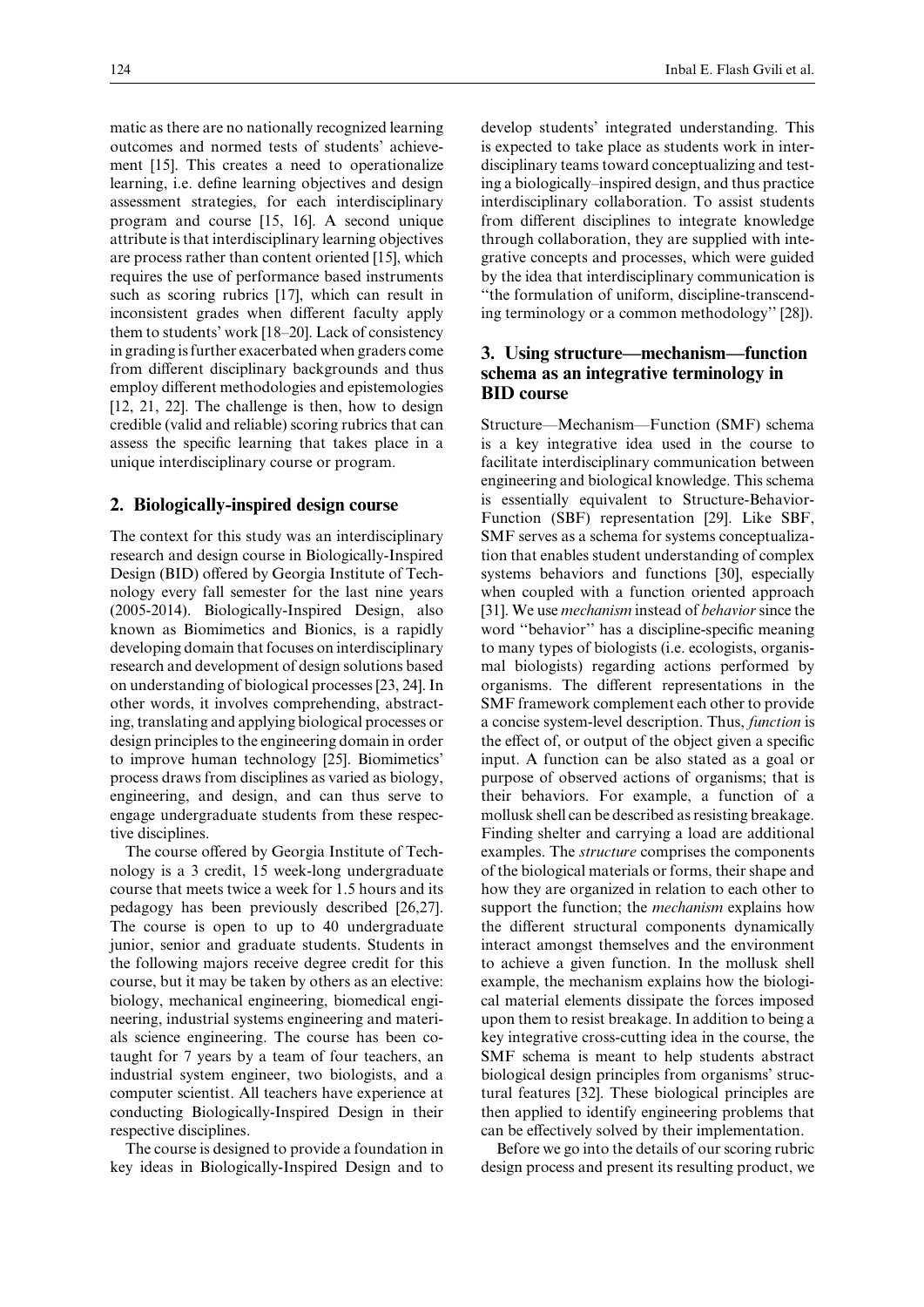will provide a critical overview of assessment tasks and tools previously used to evaluate learning in other interdisciplinary engineering courses and programs. Our overview focuses on the assessment of integrated understanding, a.k.a. interdisciplinary understanding, interdisciplinary integration and integrative learning, as this skill was found to be a unique learning outcome of interdisciplinary courses and programs [33]. We will than present a novel operational definition of integrated understanding we crafted in order to allow us to design assessment tasks and tools that are specific to the context of the BID course.

# **4. Literature review**

# *4.1 Critical overview of assessment tasks and tools previously used to evaluate integrated understanding*

The idea that integrated understanding resulting from interdisciplinary learning can and should be operationally defined, is relatively novel [9, 34–35]. There are few studies that address this topic generally [9, 33–38], and only four that describe assessment tasks and associated rubrics that were empirically tested and shown to be appropriate for use in interdisciplinary engineering courses and programs [33, 36–38]. These studies are presented below together with the approach towards assessment of learning they illustrate.

As Table 1 shows Besterfield-Scare and colleagues [36] and Borrego and colleagues [37] used significantly different task and criteria for evaluating integrated understanding than the studies by Mansilla and colleagues [33] and Chan and colleagues [38]. The differences between the two camps' assessment approaches seem to be related to the theories they hold with regard to the nature of interdisciplinary learning and knowledge. The first camp, represented by the first two papers, appears to hold a *cognitive* approach. That is, knowledge is seen as abstractions that are not anchored in specific practices. Concurrently, interdisciplinary learning is viewed as a process where isolated bits of information (concepts) from different disciplines are acquired. Integrated understanding, the result of this learning, is viewed as the ability to correctly integrate these concepts around a central notion. The second camp, represented by the last two papers, seems to hold a *situated* approach, where knowledge is seen as inseparable from specific practices. In alignment with this worldview, interdisciplinary learning is seen as a process where the terminologies and methodologies of different disciplines are reconstructed to create novel and useful integrative terminology and methodology situated in the needs of specific interdisciplinary community of practice. The result of this learning is seen as the ability to creatively apply integrative terminology and methodology to solve another complex problem or to explain a complex phenomenon.

In this study we adopted the situated approach to learning as it better aligns with the BID course's curriculum. However, since there was no preexisting definition of integrated understanding within BID, we constructed a definition that is anchored in relevant literature.

## *4.2 Our operational definition of integrated understanding in BID course*

As previously mentioned, our view of integrated understanding is aligned with the situated approach, yet it is adapted to the needs of BID course. These adaptations are anchored in the literature as follows. We noticed two common elements amongst interdisciplinary learning contexts. The first is that integrated understanding is learned through overcoming context specific constraints. By example, integrative understanding in General Studies takes place when students are challenged ''to mediate the rhetorical, theoretical, and methodological differences inherent in multiple disciplinary discourses'' [33]. Integrative understanding in Engineering Education, on the other hand, often occurs when teams of students are

|                  | Besterfield-Scare et al.                                                                                       | Borrego et al.                                                                           | Mansilla et al.                                                                   | Chan et al.                                                                                     |
|------------------|----------------------------------------------------------------------------------------------------------------|------------------------------------------------------------------------------------------|-----------------------------------------------------------------------------------|-------------------------------------------------------------------------------------------------|
|                  | (2004)                                                                                                         | (2009)                                                                                   | (2009)                                                                            | (2010)                                                                                          |
| Learning Context | Industrial Engineering                                                                                         | Two-semester Green                                                                       | Interdisciplinary Studies                                                         | Biomedical Engineering                                                                          |
|                  | program                                                                                                        | Engineering course                                                                       | program                                                                           | program                                                                                         |
| Assessment task  | Drawing concept maps<br>whilst considering<br>Industrial Engineering as<br>a central concept.                  | Drawing concept maps<br>whilst considering Green<br>Engineering as a central<br>concept. | Submitting research<br>papers as final assessment<br>tasks in courses taken.      | Submitting a final project<br>report at the end of a<br>semester-long project.                  |
| Criteria         | Comprehensiveness,<br>Structure, Correctness,<br>Naiveté, Focus,<br>Approach, Organization,<br>Sophistication. | Comprehensiveness,<br>Organization,<br>Correctness.                                      | Purposefulness,<br>Disciplinary Grounding,<br>Integration, Critical<br>Awareness. | Structural, Behavioral,<br>Functional dimensions of<br>integrative learning<br>(understanding). |

**Table 1.** Assessment task and criteria analyzed in four studies that evaluated integrated understanding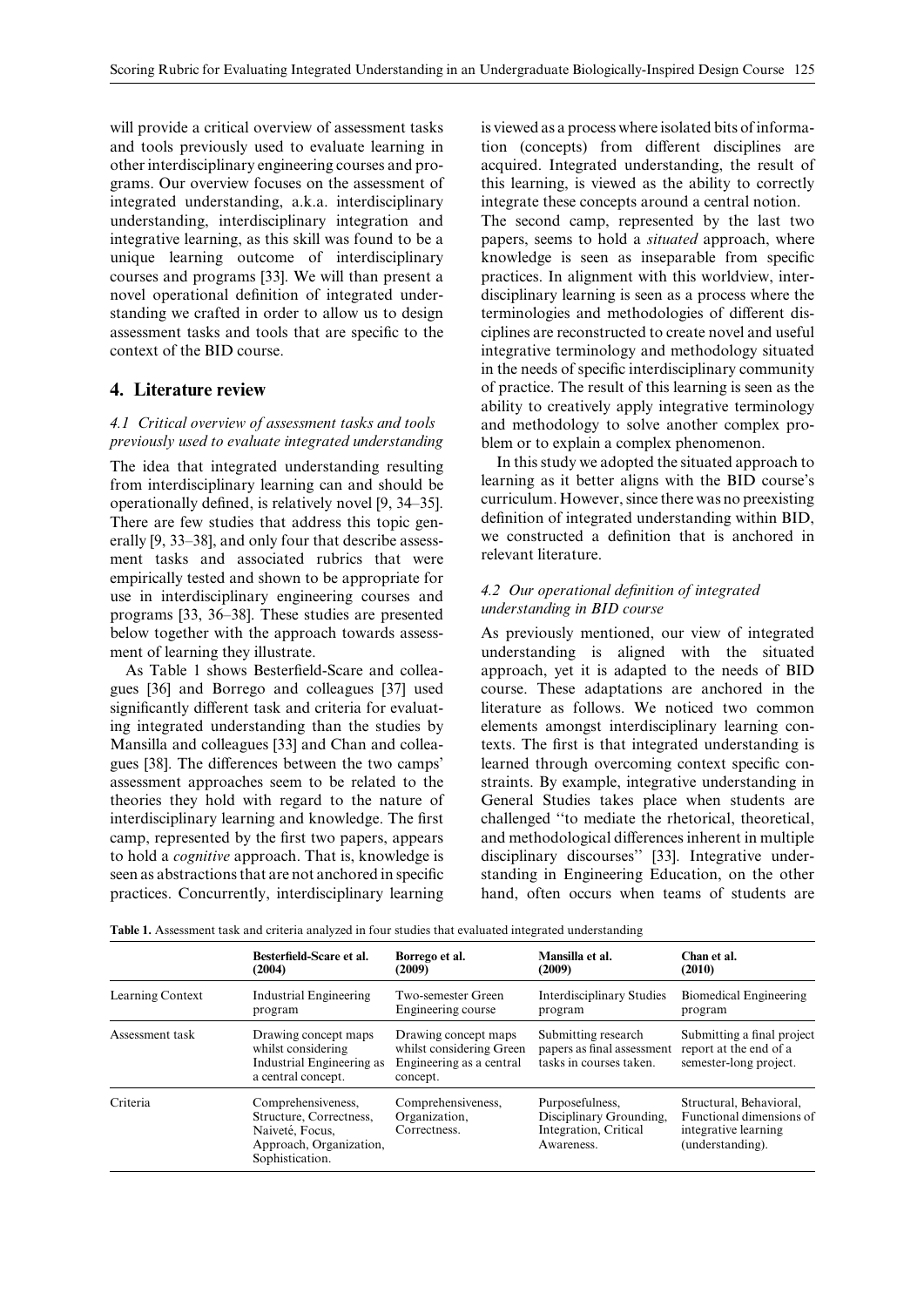required to work across team members' different disciplinary perspectives during the design selection, evaluation, or testing [37, 38].

The second common element is the use of integrative ideas to draw together disciplinary knowledge. Integrative ideas can be either cross-cutting concepts (e.g. structure-behavior-function, complex systems [38, 39], water [40], sustainability [41]), or overarching practices such as Life-Cycle Analysis [42]. Moreover, in Mansilla et al. (2009) [33], a key criterion for evaluating successful knowledge integration is the use of students' developed integrative devices in their writings.

Based on these observations we define integrated understanding in BID course as *the ability to apply integrative ideas to connect disciplinary knowledge from different domains when participating in a specific interdisciplinary practice*. Our definition of disciplinary knowledge pertains also to knowledge learned in different contexts, whether within the same discipline or in different disciplines, and other informal learning experiences [43].

# **5. Methodology**

Herein we describe the process for designing a valid and reliable scoring rubric for assessing integrated understanding as previously defined. Overall, the process starts with selecting a key course learning and assessment task, defining intended learning outcomes (learning objectives) aligned with the definition of integrated understanding, continues with the design of a scoring rubric that assesses these learning outcomes, and concludes by using established methods [17] to assess the validity and utility of the rubric, as recommended by modern pedagogical practice [44–46].

# *5.1 Establishing validity*

# *5.1.1 Phase 1: Selecting a key course learning task*

Our rubric design process started by selecting a key course learning task which products can be assessed. We chose a task referred to as *Found Object Exercise*. The overall goals of the task were that students will develop ability to: (1) apply SMF schema to represent a biological system from a functional perspective, and (2) integrate this system level representation with an analysis of adaptive or evolutionary advantage, when conducting and reporting on a simple scientific inquiry.

The learning task design was influenced by 'the scientific method' concept, according to which scientific inquiry is composed of key sub-processes employed in sequential order [47]. The National Research Council (NRC) sequence was modified by replacing the second stage of asking a research

question with two sequential steps of hypothesis development and rooting new ideas in the context of existing cultural knowledge. The task thus guided the students through the following processes: (1) observing; (2) developing an hypothesis; (3) rooting new ideas in the context of existing cultural knowledge; (4) revising the hypothesis and conducting an experiment, (5) analyzing data, and (6) stating conclusions. Each of these processes was encouraged in a series of assignments that build upon the prior steps and concluded with a summative assignment of writing a final research report.

This report was chosen as the assessment device since it was the summative assignment for the second course learning unit. It is in the second unit that, for the first time, students were asked to integrate biological and engineering knowledge in the context of carrying out a Biologically-Inspired Design project. Thus, students and teachers can use the feedback gained from this experience to further improve interdisciplinary learning in the following course units.

#### *5.1.2 Phase 2: Defining intended learning outcomes*

We defined intended learning outcomes for the Found Object Exercise by considering its overall goal and the instructions given to students in each sequential assignment. We will briefly present each assignment, and the intended learning outcomes related to it.

The first assignment focused on natural object description. The students were directed, in both textual and verbal description of the assignment, to observe a natural object (an organism or part of an organism such as a seed or appendage) within its natural environment and describe ''how the object is integrated into its surroundings and...the detailed structure.'' The students were then asked to identify a striking property of the natural object. A property could be either a structure (e.g. the outer covering of a mushroom) or a behavior performed by an organism (carrying a load). This was loosely defined to facilitate inquiry, but also bridge the basic scienceengineering gap produced by different disciplinary perspectives. Biology students for instance, may be more comfortable with observations on organismal level processes whereas engineering students may prefer to examine particular structural features of a biological system. The students were further asked ''why the structure is the way it is, what functions are afforded, and what advantages do these functions afford the organism''. This last instruction was given to prompt the students to generate hypotheses regarding the function of the property, and how the function is achieved through changes in the system's structural elements, i.e. mechanism. These hypotheses are based on the student's observation and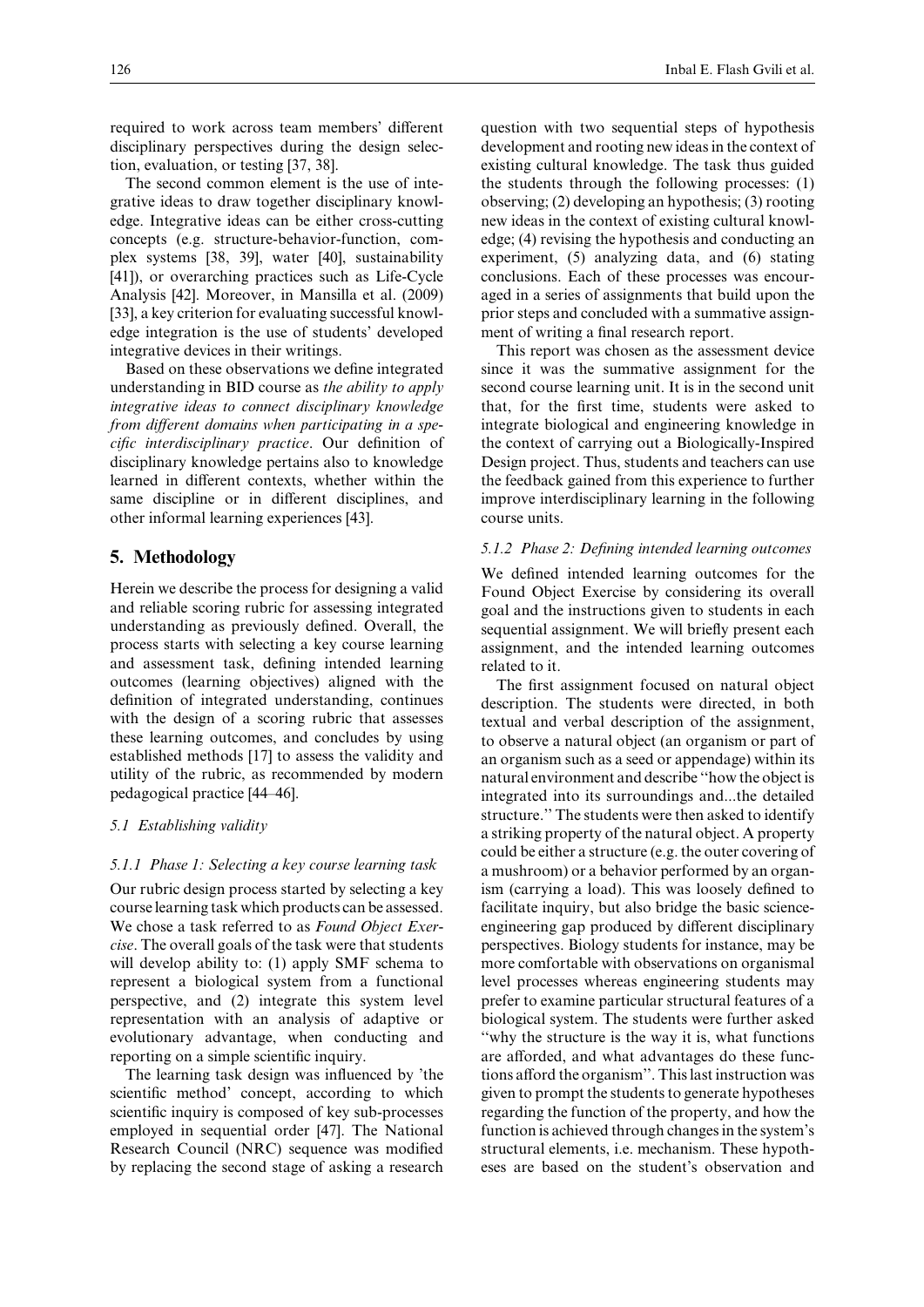prior general knowledge. Finally, the students were asked to illustrate their understanding of the natural object ''using relevant multiple representations (e.g. tables, graphs, drawings).''

The following learning intended learning outcomes were formulated for the first assignment:

- (1) describe natural object's property (either structure or behavior), hypothesizing regarding its function and mechanism through which function is achieved.
- (2) illustrate SMF properties of the natural object in multiple representations.

The second assignment focused on hypothesis statement. The students were directed to develop an hypothesis (putative explanation) of the function previously described, based on their observations and what they already know. The instructions specified a ''clear articulation of the hypothesis about the mechanism of interest using at least 3 fundamental Biology and Engineering concepts''. The concepts are assumed to have been learned by the students in previous disciplinary courses. Fundamental concepts provide frameworks for evaluating different mechanisms, such as scaling laws, the role of material anisotropy, homeostasis etc. These often are specific to particular areas of knowledge or subjects (e.g. Biomechanics, Material Science, and Physiology). Verbal instructions specified that a clear hypothesis is one where a causal association is phrased in a manner that allows the audience to understand how it could be verified. This corresponds to a predicted outcome for a comparison or manipulation. Hypotheses construction assumes that students have general prior knowledge appropriate for advanced students in science and engineering, and are capable of basic causal reasoningmaking logical connections between putative causes and their effects. The following intended learning outcome was formulated for this assignment:

(1) apply at least 3 engineering and biology fundamental concepts when stating hypothesis about a mechanism that can explain the function previously described.

The third assignment focused on literature search. The ability of engineers and biologists to find information relevant to their Biologically-Inspired Design ideas often is limited by domain specific language or concepts. This assignment is designed to help bridge that gap. Written instructions given to the student specified that they conduct their survey using 2 of the 3 techniques they learned in class: (1) using phylogenetic relatedness (i.e. searches that use evolutionary relatedness to find further information); (2) searching for convergently evolved structures or processes (i.e. searching for the same function or mechanism in distantly related animals), or examining co-option or exadaptation of the structures or processes (i.e. searches focused on identifying how the given function or mechanism may have arisen from structures or processes with another purpose); or (3) searching for human technological translation of the structures/behavior observed. Written instructions indicated that the information in at least two articles be described clearly using SMF language. The following two intended learning outcomes were formulated for this assignment:

- (1) apply search strategies to locate two relevant papers.
- (2) represent information about biological systems mentioned in two relevant papers using SMF schema.

The fourth assignment focused on informed experimentation. Students were asked to revise or reformulate their hypothesis based on readings of the primary literature, with the same requirements that governed the initial hypothesis. The goal of this assignment was to get students to perform simple, basic experiments that address some aspect of the function and mechanism of their natural object. The students were thus asked to ''describe or design the key experimental test'' and ''describe the results'' of their hypothesis test. Instructors stressed that appropriate experiments should be simple, and be performed at home or in an informal setting. The instructors stressed that there was no need for statistical analysis, but that the results be clearly described with precision and accuracy. The following learning objectives were formulated for this assignment:

- (1) restate the hypothesis previously described in light of literature.
- (2) design an experiment to test the hypothesis.
- (3) describe the results in light of the revised hypothesis with a picture, graph or text.

The fifth and final assignment of the 7 week sequence focused on the discussion of the experiment and its results. The students were instructed to make a conclusion about their hypothesis in light of the data they obtained, to discuss what their data means about the advantages or adaptive value of the tested phenomena, and to suggest a next question based on their data that can increase understanding of the tested phenomenon. Students were told the next question could either further investigate the phenomenon in the organism, or investigate how to translate the mechanism into human technology. This concluding task facilitates students' ability to synthesize all the individual tasks into a coherent inquiry process report, write a discussion that inte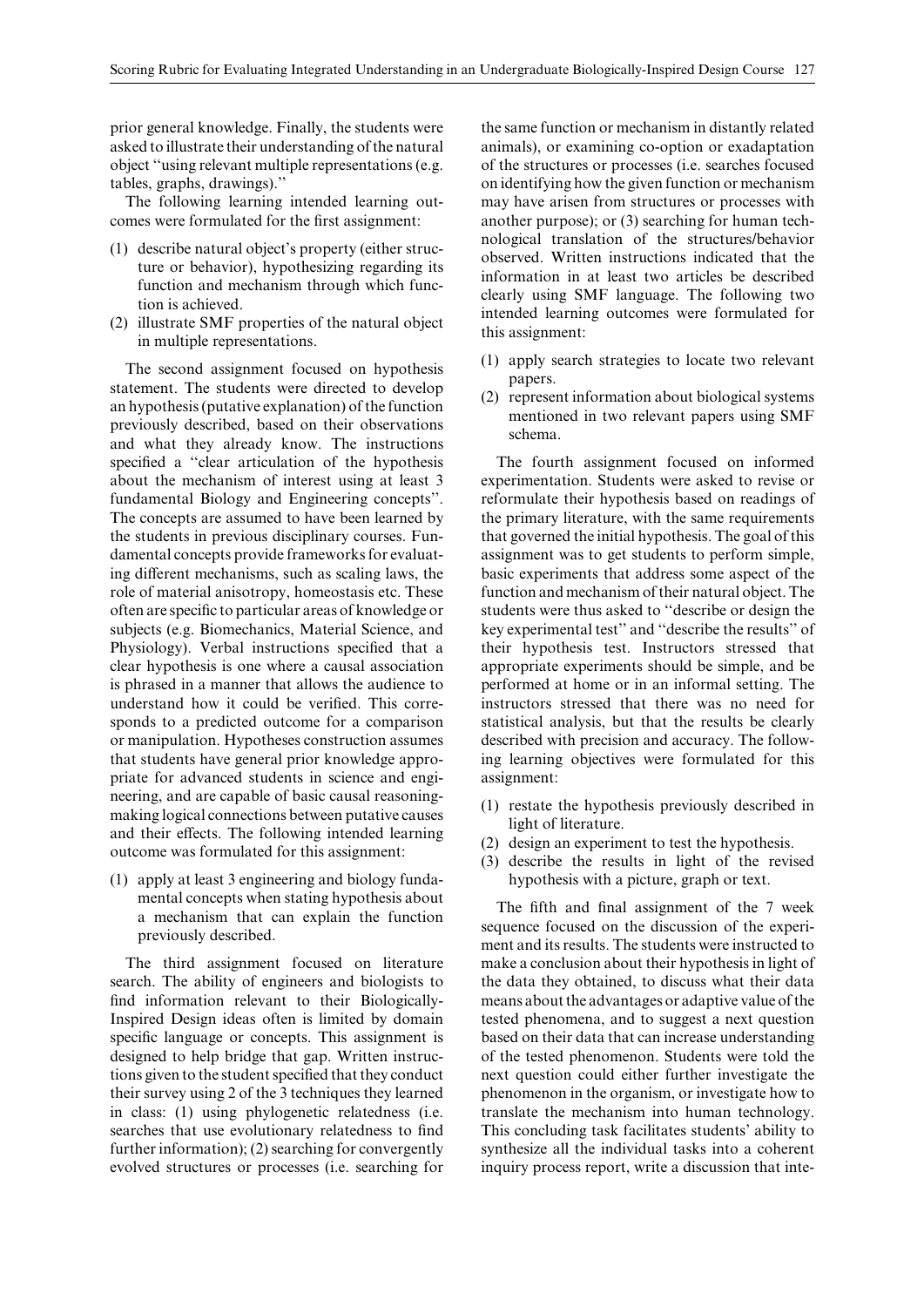grates knowledge from different empirical studies reported in the literature and evaluate the unique contribution of their study to the field of biology and engineering. The following intended learning outcomes were formulated for this assignment:

- (1) interpret the results in light of hypothesis.
- (2) relate findings to the adaptive value.
- (3) articulate the next questions.

# *5.1.3 Phase 3: Establishing performance-level descriptions for each intended learning outcome*

In the next step the leading course instructor identified two good, two bad and two intermediate Found Object final reports. The leading teacher did not use any formalized criteria when choosing the examples, but rather, her overall impressions of quality. Three other course teachers applied a preliminary version of the rubric shown in Table 2 to score the six students' Found Object exercises. The teachers came from different disciplines: biology, industrial systems engineering and computer sciences. They have been associated with previous versions of this course as co-teachers, guest lecturers, group facilitators and project scorers. The preliminary rubric presented the learning outcomes related to each assignment as a criterion, and an associated scale of 0–4 points corresponding to meeting none, a few, some, most, and all of the criteria. However, this preliminary rubric lacked well-defined descriptions of what met the criteria. The teachers independently evaluated the selected examples of students' performance with the preliminary version of the rubric. Grading discrepancies were discussed and a shared description of performance levels for each criteria was constructed (Table 2).

In this process the teachers made an effort to avoid the use of descriptors such as *good analysis*, which retards reliable judgments regarding student performance. To better understand the consensus the teachers came to after looking at the provided examples, we will illustrate using students' examples of low and high levels of performance for each criterion.

#### *5.1.3.1 Natural object description*

Poor to Good (1-2). This student chose avian bones as the subject, but the observations are very limited and confined to structure:

*''I found two bones in my rough dissection. These bones, I deduced, were the radius and ulna. Both bones were curved, though the ulna had greater curvature. Further, the radius and the ulna were of differing thicknesses (the radius was much thinner than the ulna)''.*

The descriptions lack statements about advantage to the organism. Moreover, none of the observations clearly link the structural properties to the function or mechanism. The student provided one sketch that did not accurately describe the object. The sketch lacked labels for the components mentioned in the text, and was not to scale. This student got a mean score of 1.5. In another example, a student speculated about the possible functions of the peel of a banana, but did not comment on potential structures or mechanisms corresponding to this function, noting only that *''it is bitter, it decomposes over time''*. There was a simple unlabeled line drawing.

Very Good to Excellent *(3–4).* This student was interested in the attachment of oysters, and took detailed observations of natural oyster clusters:

*''It looks like the oyster shell produces a cement like substance from one side that allows it to stick to other surfaces or for other oysters to stick to it. The purpose of the cement is to allow oysters to aggregate into large communities forming intertidal reefs that filter water, provide protection from storms, and build a habitat for other species. . . there is probably some secretion mechanism that encourages self-assembly of the cement on one outer surface.''*

The student clearly articulates the function as sticking as well as sub-functions such as secretion, and identifies the components (cement produced from one of the sides of the shell). There is a clear statement of advantage to the organism as ''aggregation'' as well as how this affects other species. The representations included schematic drawings and photographs that all were clearly labeled and with scales, along with a flow diagram about the functions involved in sticking. In another example, a student was interested in the ability of ants to carry large loads, observing that the ants coordinate their limbs such that they always have 2 legs on one side and a third leg on the ground at the same time, which allows them to balance the weight. The student suggested that efficient movement while carrying a load allows for more efficient foraging, therefore improving survival.

#### *5.1.3.2 Hypothesis statement*

Very Poor *(0)*. The student was hypothesizing about the protective function of the banana peel. The report stated that:

*''longitudinal fibers* [of the Banana peel] *offer better protection from infection''*

There is no logical justification for this causal mechanism. That is, the potential mechanism is not relevant to the proposed function. Moreover, the student proposed the following test: *''the cut will be clean if fibers are oriented in one direction''*, which, as stated would not verify anything about protection or fiber orientation.

Poor to Good *(1–2)*. The hypothesis is based on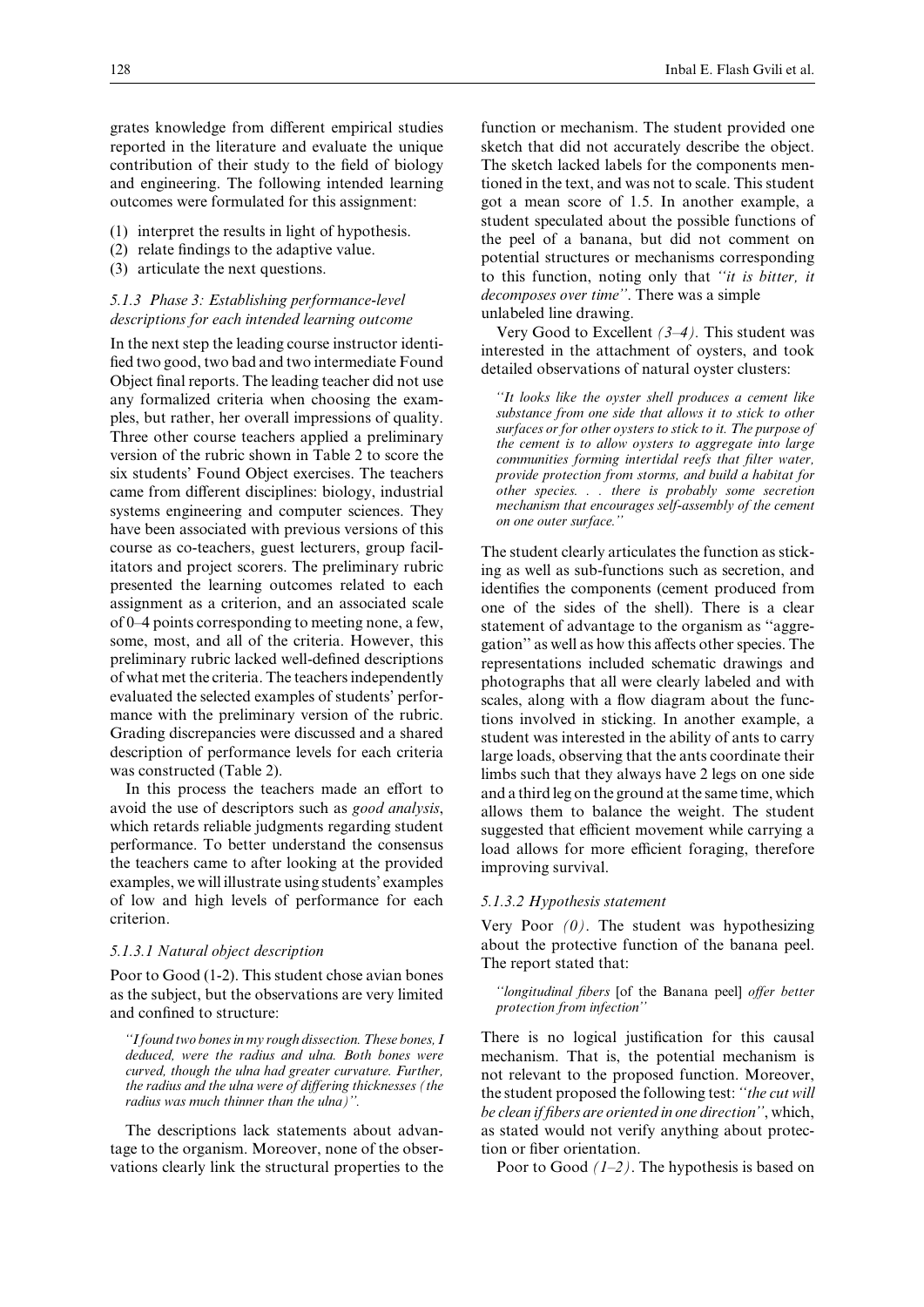|                                                                                                                                                                                                                                                                                                                                             | <b>Excellent</b><br>(4 points)                                                                                                                                                                                                                                                                                                            | <b>Very Good</b><br>(3 points)                                                                                                                                                                                                                                                                                                   | Good<br>(2 points)                                                                                                                                                                                                                                                                                                                                                                               | Poor<br>(1 point)                                                                                                                                                                                          | <b>Very Poor</b><br>$(0$ points)                                                                                                                                                     |
|---------------------------------------------------------------------------------------------------------------------------------------------------------------------------------------------------------------------------------------------------------------------------------------------------------------------------------------------|-------------------------------------------------------------------------------------------------------------------------------------------------------------------------------------------------------------------------------------------------------------------------------------------------------------------------------------------|----------------------------------------------------------------------------------------------------------------------------------------------------------------------------------------------------------------------------------------------------------------------------------------------------------------------------------|--------------------------------------------------------------------------------------------------------------------------------------------------------------------------------------------------------------------------------------------------------------------------------------------------------------------------------------------------------------------------------------------------|------------------------------------------------------------------------------------------------------------------------------------------------------------------------------------------------------------|--------------------------------------------------------------------------------------------------------------------------------------------------------------------------------------|
| <b>Natural Object</b><br><b>Description</b><br>Describe natural<br>object's property (either<br>structure or behavior),<br>hypothesizing<br>regarding its function<br>$(F)$ and mechanism $(M)$<br>through which function<br>is achieved.<br><b>Illustrate SMF</b><br>properties of the natural<br>object with multiple<br>representations. | Detailed & accurate<br>description of SMF<br>relations including<br>statement about benefit<br>to organism-adaptive<br>or evolutionary<br>advantages.<br><b>AND</b><br>Clearly labeled and<br>accurate depiction of<br>the object's SMF<br>relations in pictorial<br>and graphical<br>representations                                     | Detailed & accurate<br>descriptions of either S<br>and F or S and M<br>relations including<br>statement about benefit<br>to organism-adaptive<br>or evolutionary<br>advantages.<br>AND<br>Clearly labeled and<br>accurate depiction of<br>the object's S and F or<br>M relations in pictorial<br>or graphical<br>representation. | Short description of S<br>and F, or S and M<br>relations, or $S$ , $M & F$<br>described but at least<br>one is not correct or<br>precisely articulated<br>and statement about<br>benefit to organism-<br>adaptive or<br>evolutionary<br>advantages is not clearly<br>stated.<br><b>AND</b><br>Clearly labeled yet not<br>accurate depiction of<br>the object's S and F, or S<br>and M relations. | Short description of S.<br>Not related to F. No.<br>statement about benefit<br>to organism-adaptive<br>or evolutionary<br>advantages.<br><b>AND</b><br>Unlabeled pictorial<br>representation.              | No Description or any<br>visual representation.                                                                                                                                      |
| <b>Hypothesis Statement</b><br>Apply at least 3<br>engineering and biology<br>fundamental concepts<br>when stating hypothesis<br>about the mechanism<br>that can explain the<br>function previously<br>described.                                                                                                                           | Hypothesis is framed<br>using 3 fundamental<br>concepts, is related to<br>observed F, and<br>explicitly states casual<br>M phrased in a manner<br>that allows the audience<br>to understand how it<br>could be verified.                                                                                                                  | Hypothesis is framed<br>using 2 fundamental<br>concepts, is related to<br>the observed F, and<br>explicitly states casual<br>M phrased in a manner<br>that allows the audience<br>to understand how it<br>could be verified                                                                                                      | Hypothesis is framed<br>using 1 fundamental<br>concept, is related to the<br>observed F, but does<br>not explicitly states<br>casual M.                                                                                                                                                                                                                                                          | Hypothesis is framed<br>using 1 fundamental<br>concept, yet is not<br>related to the observed<br>F, does not include<br>causal M, nor way in<br>which it could be<br>verified.                             | Hypothesis is framed<br>without using any<br>fundamental concept, is<br>not related to the<br>observed F, does not<br>include causal M, nor<br>way in which it could be<br>verified. |
| <b>Literature Search</b><br>Represent information<br>about biological<br>systems mentioned in<br>the two relevant papers<br>with SMF schema.<br>Apply search strategies<br>to allocate two relevant<br>papers.                                                                                                                              | Two of the papers<br>described address the<br>function and the<br>biological systems are<br>clearly represented<br>using complete SMF<br>relations.<br><b>AND</b><br>Use of two different<br>search strategies.                                                                                                                           | Two of the papers<br>described address the<br>function and the<br>biological systems are<br>clearly represented<br>using complete SMF<br>relations.<br><b>AND</b><br>At least one of the<br>search strategies was<br>used.                                                                                                       | Two of the papers<br>described address the<br>function yet the<br>biological systems are<br>represented using SMF<br>not completely or<br>accurately.<br><b>AND</b><br>At least one of the<br>search strategies was<br>used.                                                                                                                                                                     | Only one of the papers<br>described addresses the<br>function, even if the<br>biological system was<br>clearly represented<br>using SMF.<br>AND<br>At least one of the<br>search strategies was<br>used.   | None of the papers<br>described address the<br>function.                                                                                                                             |
| <b>Informed</b><br><b>Experimentation</b><br>Restate the hypothesis<br>previously described in<br>light of literature.<br>Design experiment to<br>test hypothesis.<br>Describe the results in<br>light of the revised<br>hypothesis with a<br>picture, graph chart, or<br>text.                                                             | Clearly stated<br>hypothesis regarding<br>causal M related to F<br>restated in light of the<br>literature.<br>AND<br>Proposed experiment<br>tests the causal M using<br>appropriate<br>manipulations or<br>comparisons.<br><b>AND</b><br>Results are clearly<br>described using SMF<br>relations with a picture,<br>graph, chart or text. | Clearly stated<br>hypothesis regarding<br>causal M related to F<br>restated in light of the<br>literature.<br><b>AND</b><br>Proposed experiment<br>tests the causal M using<br>appropriate<br>manipulations or<br>comparisons.<br>AND<br>Results are not clearly<br>described.                                                   | The hypothesis includes<br>no causal M, yet is<br>restated in light of the<br>literature.<br><b>AND</b><br>Proposed experiment<br>tests the causal M.<br><b>AND</b><br>Results are not clearly<br>described                                                                                                                                                                                      | The hypothesis includes<br>no causal M.<br>AND<br>Proposed experiment<br>does not test the causal<br>M<br>AND<br>Results are not clearly<br>described                                                      | No experiment was<br>described.                                                                                                                                                      |
| <b>Discussion</b><br>Interpret the results in<br>light of hypothesis.<br>Relate findings to the<br>adaptive value.<br>Articulate the next<br>questions.                                                                                                                                                                                     | Results are interpreted<br>correctly and/or<br>alternative explanations<br>considered.<br>AND Findings are<br>related to the adaptive<br>value.<br><b>AND</b><br>Next questions that<br>would result in greater<br>understanding of the<br>phenomenon are<br>articulated.                                                                 | Results are interpreted<br>correctly in light of<br>revised hypothesis.<br>AND<br>Findings are not related<br>to the adaptive value.<br><b>AND</b><br>Next questions that<br>would result in greater<br>understanding of the<br>phenomenon are<br>articulated.                                                                   | Results are interpreted<br>correctly in light of<br>revised hypothesis.<br><b>AND</b><br>Findings are not related<br>to the adaptive value.<br>AND There are no next<br>questions suggested that<br>would result in greater<br>understanding of the<br>phenomenon                                                                                                                                | Results are not<br>interpreted correctly in<br>light of revised<br>hypothesis.<br>$\mathbf{AND}$<br>Findings are not related<br>to the adaptive value.<br>AND<br>There are no next<br>questions suggested. | No results are discussed.                                                                                                                                                            |

**Table 2.** A full analytical rubric for assessing integrative understanding as expressed in students' final research reports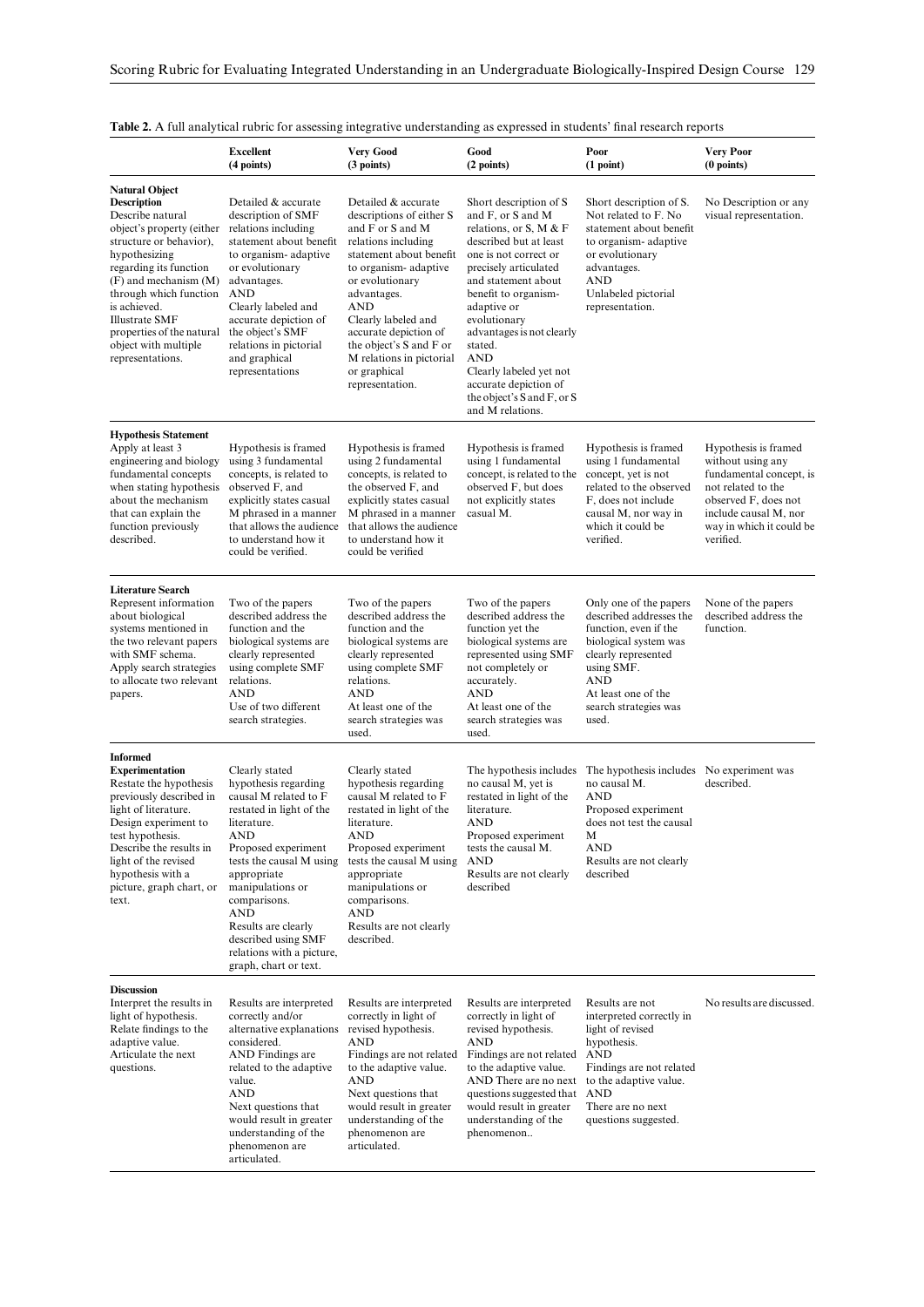observations of the growth form of a common plant, the American Beauty Berry. The student describes a number of aspects of the plant including leaf shape. location of leaves and berries along the stem etc. A typical passage is:

*''There is about 140 pea-sized bright purple berries growing from each cluster, with an inch in each cluster. The two leaves that are sticking out from the clusters are 2-3 times the size. . . . Each berry is attached to a branch those branches are connected to a larger branch that holds the leaves and the leaves' branches are connected to the main stem that connects to the roots''.*

#### The student than asks a question and states a hypothesis:

*''How much does the leaf have an effect on the berry clusters? From observations it looked as if the leaves were the direct and most important source of food for the berries using sunlight and photosynthesis to create glucose. The predicted outcome was that the leaves would die first and following quickly after that the berries would shrivel up because of the lack of sun from the leaves.''*

The ''hypothesis'' itself is not suggested by the previous descriptions, which deal only with structures. The hypothesis as phrased does not clearly identify a causal connection, although the prediction suggests the mechanism is altered photosynthesis. There is no if-then statement or comparison suggested that would allow the hypothesis to be confirmed; why the leaves might die is intrinsically linked to whether the hypothesis is logical. For instance, a drought that kills the leaves would also have a systemic effect on the plant and would not constitute a valid test. Hence the articulation is unclear. In this example energy was really the only core concept applied when framing the hypothesis.

Students who wrote a clear causal statement but did not suggest a statement that revealed how to validate the hypothesis by using comparison as a natural control, also received 1-2 points. An example follows:

*''Certain parts of the vines are able to sense the shadows and the darkness to know they need support to get enough sunlight''.*

Sensory feedback was a central concept, although one could also argue use of energy also framed the hypothesis, at least implicitly.

Very Good to Excellent *(3–4)*. This student observed dogs, and noticed that:

*''dogs come in many different shapes and sizes, but no matter how the dog was shaped, the animal was still able to maintain balance and prevent itself from falling''.*

The student defines this as postural stability, and further notes that large and small dogs characteristically display different postures, for example:

*''small dogs typically maintain crouched postures while large dogs tend to be less crouched''.*

The hypothesis builds on these observations by articulating a potential causal mechanism:

*''I propose that in order to maintain postural stability, large dogs have adopted different postures from small dogs to prevent falling''.*

The hypothesis includes a causal mechanism (balance is produced by posture), as well as a comparison that allows the hypothesis to be tested: a different posture leads to stability in large vs. small dogs. Biomechanics, scaling, stability and movement kinematics are relevant core principles discussed in class, as is the concept of within species comparisons.

# *5.1.3.3 Literature search*

Poor to Good *(1–2)*. The student was interested in properties that make leaves impermeable to water. Only one of the articles directly addressed the topic, examining surface properties on two different (but related plants). The description does not compare the properties of different leaves, and it is unclear whether the literature search utilized either phylogeny or convergent evolution as a framework. There are hundreds of papers on this topic across a large range of animals and plants, and the absence of any comparative statements or discussion of evolutionary convergence was taken as an indication neither one of these concepts was applied.

The papers were described using SMF perspective:

*''The hydrophobic properties of the leaf allow it to repel water by using a combination of micro bumps and a thin layer of wax (Burton & Bhushan, 2006). Both bumps and wax help reduce friction and adhesion on the leaf.''*

Very Good to Excellent *(3–4).* This student was examining how mushrooms protect themselves from thermal extremes. The student searched a variety of literature, noting that resistance to freezing is conferred by anti-freeze proteins that ''*are a great example of convergent evolution*''. The student citied papers describing these proteins in both plant and animal taxa. The student also included literature describing technical applications of anti-freeze proteins, thus meeting the required number of search criteria. The following description of one of the papers is typical:

[The paper] *''described the ability of certain fungi to inhibit ice growth. Proteins in enoki and shiitake mushrooms bind to ice crystals that form to inhibit the growth or recrystallization of the ice. The proteins exist to prevent cell damage occurring via the recrystallization of extracellular water. The proteins inhibit ice recrystallization by lowering the freezing point of the water but not*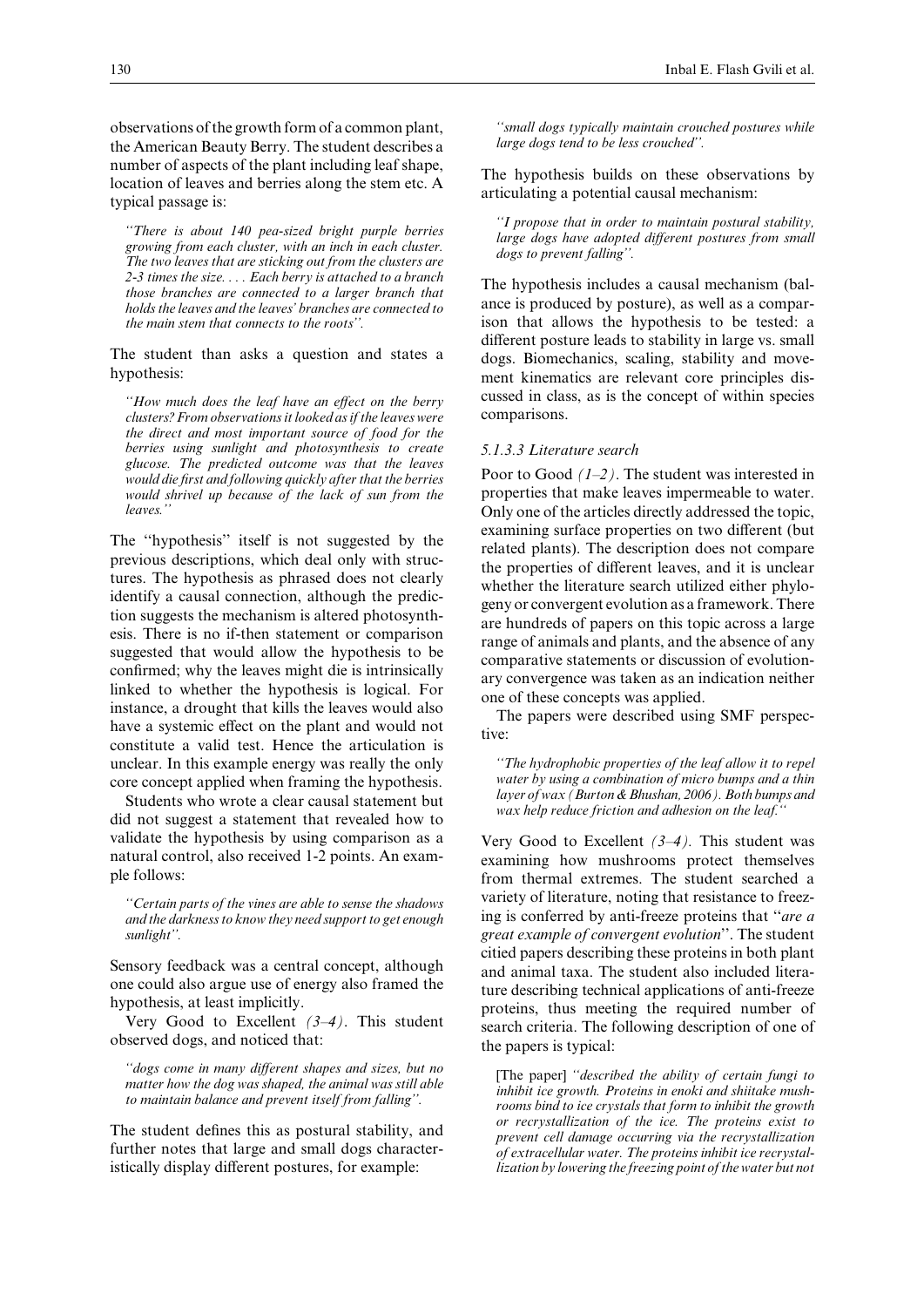*the melting point in a process that is called thermal hysteresis.''*

The description uses SMF framework, identifying the function as inhibiting ice crystal growth, the mechanism as lowering freezing point with the structures being anti-freeze proteins.

#### *5.1.3.4 Informed experimentation*

Poor to Good *(1–2)*. This student was interested in the function of plant roots to direct the plant towards resources, and wrote:

*''Do the roots migrate first? I've decided to test this by removing the plant from soil, separating the roots roughly into halves, and putting the halves in different situations—one in water fed with plant food, the other in plain water, which would represent the nutritionally-dry area. If the roots in the nutritious water stay stronger or* more numerous. . .

As written, it is not clear why the roots would migrate differently, although one might infer this would be because root growth is affected somehow by different nutrient conditions. Thus, the causal mechanism is unclear. The expected outcome does not address the issue of speed, but of growth or persistence. Therefore the measurement does not relate to mechanism of more rapid growth. In describing the results, the student wrote:

''*While I clearly observed one plant growing roots preferentially in nutrient-rich areas, that may only be a function of basic allocation of resources (it could have grown one side or the other)..''*

Here, the data collected does not even test migration (the stated issue), or the expected outcome (strength or number). The description of the results is vague there is no definition of ''preferential'' that applies to the data collected. There are no qualitative (e.g. pictures) or quantitative data that clearly illustrate these results. The clause (''that may be a function'') is either illogical or poorly phrased and difficult to interpret. This particular report had multiple flaws, and was therefore scored at the low end of the range, whereas only one of the flaws noted above would have placed it at the other end of the range. Students occasionally tested their ''hypothesis'' on a found object of a different type than the one used for their observations. This also would be considered an experiment that does not test the hypothesis.

Very Good to Excellent *(3–4).* The student was interested in properties of mushrooms that regulate water balance, and proposed a series of experiments that examine water absorption under various conditions. The student, based on readings, suggests the skin might be like an impermeable (or hydrophobic) barrier that prevents water loss, or that the mushroom absorbs water from its surroundings. The student wrote:

*''In an attempt to understand which parts of the mushroom are most responsive to moisture, or are moisture absorbers, an experiment exposing varying parts of the mushroom were done. WHOLE\_FORM ABSORP-TION: If the moisture content is reduced in a mushroom, the overall absorption of the mushroom will become greater* [compared to a mushroom that was not dry] *to reinstate moisture balance. MEMBRANE\_FRAC-TURE ABSORPTION: If the hydrophobic membrane is compromised, the absorption level through that compromised slit will increase compared to an intact mushroom.''*

Although the phrasing is a little awkward in certain places, these are clearly cause-effect relationships stated as comparisons that allow testing. By testing different parts of the mushroom, the student presents a third, but implicitly stated hypothesis that the different parts have different absorption properties because of differences in their materials. This intent is clear from the observation that sparks the hypothesis where the student talks about different parts of the mushroom. The experiment is well described by the diagram showing the different conditions and parts of the mushroom. The data is qualitative (in pictures), but clearly labeled. It showed how dyed water is taken up by the various structures over time, so the data conveyed accurately even though it is not quantitative. The text associated with a pictures clearly describes the results.

## *5.1.3.5 Discussion*

Poor to Good *(1–2)*. This example was taken from the student report examined above, where the phenomenon of interest was root growth. The student writes:

*''It seems that, while plants do grow more heartily in nutrient-rich environments, a property that is well known and very much explored, they may not have the ability to sense or specifically ''choose'' nutrients or make ''choices'' related to those that would allow them to seek better areas. While I clearly observed one plant growing roots preferentially in nutrient-rich areas, that may only be a function of basic allocation of resources (it could have grown one side or the other), and not an indication of migration since soil would rarely have patches of differing quality that would be so pronounced.''*

The experiment did not involve a choice (see above), so any conclusion about choice does not reflect the data. Moreover, although the student did suggest that the experiment does not validate the initial hypothesis about choice (migration), the student offers that this is because the experiment does not replicate natural conditions (a speculation that is not verified), not because the structure of the experiment does not investigate choice. In another case, a student speculated that

*''differences in light levels affecting photosynthesis change leaf wettability [by changing stomatal opening]''*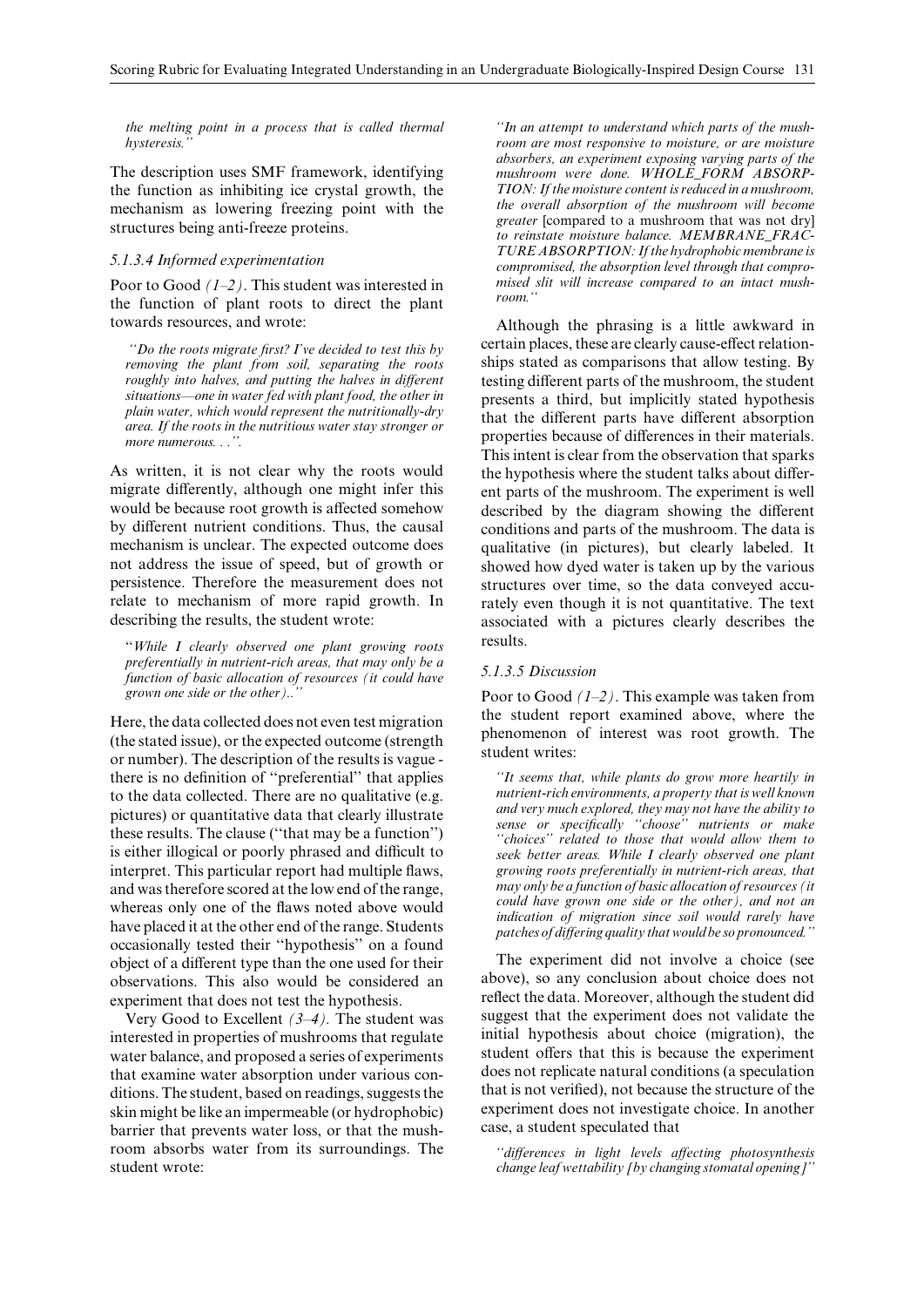The experiment failed to document changes leaf wettability. The student suggested this was because the manipulation was insufficient, and failed to acknowledge the hypothesis might be wrong. Although the data actually showed growth responses in different conditions, the student does not discuss the significance of this data in light of the advantage to the plant, that is, to take advantage of good conditions by growing more. There is no next question. The combination of all these errors resulted in a score at the lower end of the range.

Very Good to Excellent *(3–4).* This student was concerned about the properties of leaves that may allow them to channel or direct water, with the hypothesis that the leaves preferentially direct water to the base of the plant. The student had two sub-hypothesis that concern whether the impermeable leaf surface directs water to the leaf central groove, and about how the leaf is resistant to forces (impact of rain water) such that it maintains this grooved shape in the rain. The student deals with each sub-hypothesis individually. For the first aspect, the student writes:

*''From the first outcome, my funneling hypothesis was correct, where the leaf does in fact funnel water down to the center of the plant. It did it so smoothly with the help of the waxy surface. .. These results show that indeed, the leaf is built the reduce friction so that water is funneled easier to the roots, without damaging the leaf surface, which in turn would affect the photosynthesis properties of the leaf.''*

This is a clear conclusion based on the data, and interprets the evidence in light of the advantage to the plant (maintaining photosynthesis). For the second hypothesis, the student observed that the leaf funnels small volumes of water but collapses when large volumes are poured on it. The student writes:

*''However I discovered that the center support only holds up a certain amount of water. I believe that this mechanism is used to limit the amount of water that can be poured onto the leaf when it rains . . . the structural support of the leaf not only helps limit the amount of water being funneled, but it is also a fail-safe system that helps reduce structure damage to the leaf, when it is overloaded''.*

The original hypothesis here did not include any conditions. The student realized that it was not strictly correct, but proposed a reasonable explanation. For both hypotheses, the student discussed the possible advantage, in this case, directing water to the roots, and resisting damage that compromises photosynthesis. From these results, some questions arise:

*''Why do certain plants have that shape, and others don't? What are the advantages of being ''V'' shaped versus other forms of leafs [sic]? How does the microstructure of the leaf allow it to perform such supportive tasks?''*

Answering the first two questions would address the specific advantages of these properties as a function of the environment, although they could have been phrasedmore usefully, such as byidentifying specific comparisons or conditions (e.g. wet vs. dry environments). The third question examines specific structures that might contribute to the phenomenon.

#### *5.2 Reliability assessment*

After consensus was established among the three teachers, we analyzed the extent to which applying the scoring rubric on the other 27 students reports resulted in consistent assessment. Thus, each one of the teachers independently assigned scores for the remaining 27 reports. Table 3 shows the statistical tests for the inter-class-correlation (ICC) agreement between the three teachers. Assessments of the three teachers were well correlated for each of the criteria and the total score, although some correlations were less robust than others. Thus, criteria 1, 3 and 5 have an acceptable correlation of 0.712 and up, and criteria 2 and 4 have a correlation of 0.654 and 0.655 which is slightly less acceptable.

# **6. Discussion**

Overall, our method produced a scoring rubric that can be used to draw valid and reliable conclusions regarding the success of the second course unit to facilitate student's integrated understanding. Using the rubric allowed teachers from very different disciplines to come to similar assessments, although

**Table 3.** Results of inter-rater reliability test for each criterion in the scoring rubric. Table gives the correlation, upper and lower confidence limits, and the results of the statistical test, numerator and denominator degrees of freedom, and the p value

| <b>Criteria</b>             |                            | 95% Confidence Interval |                              | F Test with True Value 0 |     |     |       |
|-----------------------------|----------------------------|-------------------------|------------------------------|--------------------------|-----|-----|-------|
|                             | Intra-class<br>Correlation | Lower<br><b>Bound</b>   | <b>Upper</b><br><b>Bound</b> | Value                    | df1 | df2 | Sig   |
| Natural Objects Description | 0.712                      | 0.532                   | 0.846                        | 8.326                    | 25  | 50  | 0.000 |
| <b>Hypothesis Statement</b> | 0.654                      | 0.454                   | 0.810                        | 7.013                    | 25  | 50  | 0.000 |
| Literature Search           | 0.814                      | 0.680                   | 0.904                        | 14.85                    | 25  | 50  | 0.000 |
| Informed Experimentation    | 0.655                      | 0.457                   | 0.811                        | 6.824                    | 25  | 50  | 0.000 |
| Discussion                  | 0.793                      | 0.649                   | 0.892                        | 6.824                    | 25  | 50  | 0.000 |
| Final Score                 | 0.849                      | 0.730                   | 0.924                        | 19.7                     | 25  | 50  | 0.000 |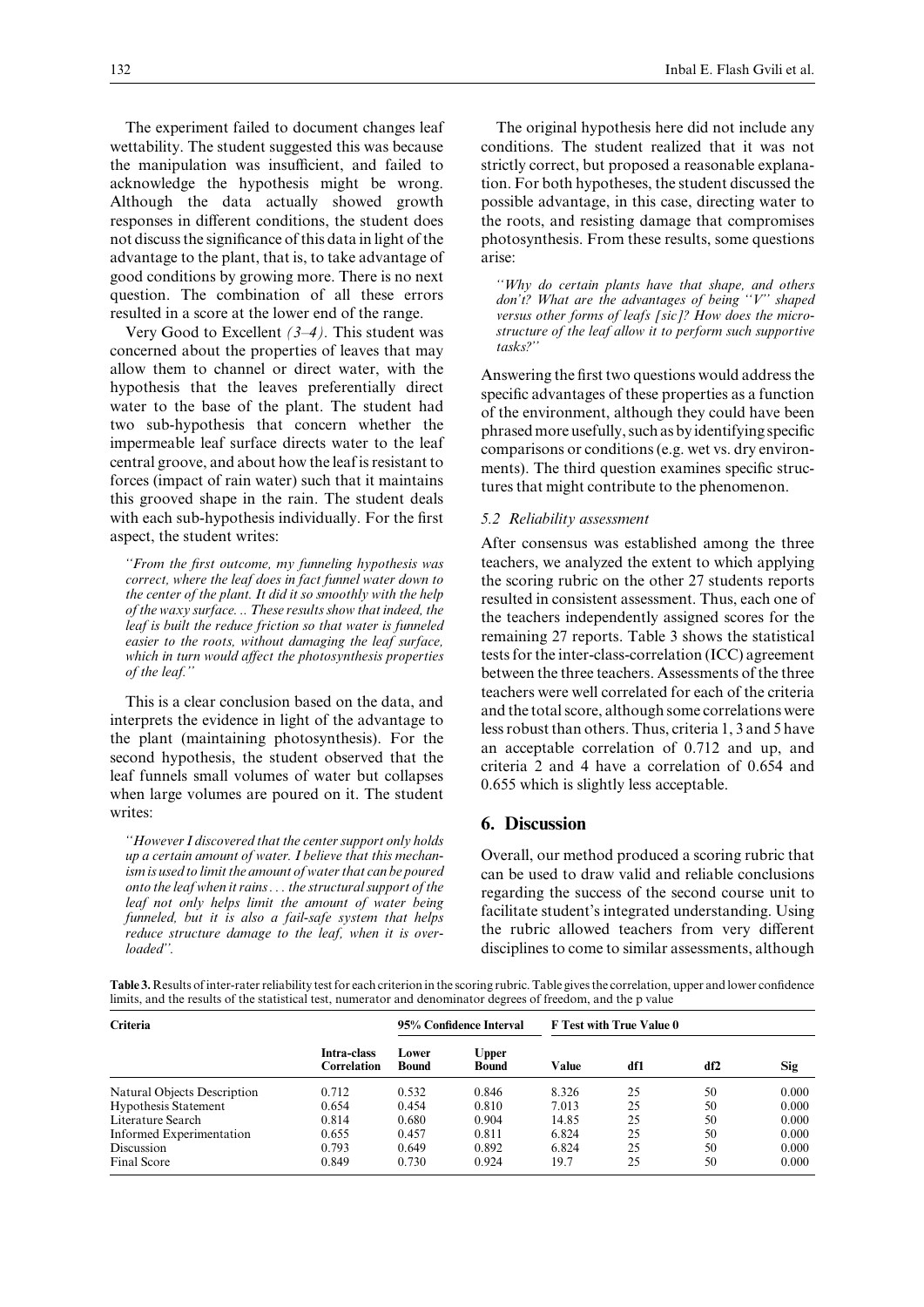some criteria where more difficult to grade consistently than others. The difference in ICC agreement among the three teachers, when comparing grades given for criteria 1, 3 and 5 and to criteria 2 and 4, may be explained by considering the intended learning outcomes represented by these different groups of criteria. Criteria 1, 3 and 5 require description of specific organisms and summarizing specific literature sources using SMF schema. These exercises have been enacted in the course for some time and thus can be considered shared knowledge amongst course teachers. In contrast, hypothesis generation and experimental design using SMF schema are relatively new exercises in the course and introduced formally just recently (in the last year) upon the realization that engineering students need opportunities to learn these skills to understand basic scientific research.

A second, and non-mutually exclusive reason for the differences in ICC agreement relates to discipline-specific expectations of the teachers. Describing an object, executing a clearly defined search strategy, or discussing experimental results may be less affected by disciplinary perspectives than determining whether a hypothesis is logical or appropriate. All teachers attempted to avoid penalizing students for hypotheses or experiments that would be inappropriate for individuals with extensive prior knowledge. However, judgments about performance in criteria 2 and 4 invariably involved perceptions about whether the hypotheses or experiments reflected basic causal reasoning (i.e. are ''logical''). Deciding whether a hypothesis is appropriate is thus affected by prior knowledge and traditions of a specific discipline. In particular, biology has often thought to have more context dependency and less universally applicable rules than other fields [48]. This may strongly affect what is considered logical, especially when biologists and engineers have significantly different knowledge bases.

# **7. Concluding remarks**

In this paper we answered calls to facilitate credible assessment of learning in engineering education generally, and of interdisciplinary learning in particular. In that we successfully overcome two of the major challenges in interdisciplinary education creating common ground between teachers with different epistemological and methodological perspectives when judging students' products, and establishing valid instrument for assessing integrated understanding in specific courses.

The value of our method is that it encapsulated close collaboration between an educational researcher and the course teachers. Specifically, the course-specific operational definition of integrated understanding and related intended learning outcomes were developed by the educational researcher in collaboration with the leading course teacher, and the establishment of performance level descriptions for each learning outcome was developed in collaboration between course teachers who came from different disciplinary backgrounds. This approach can be used by teachers of any other interdisciplinary courses to develop valid and reliable educational assessment.

Another advantage of using the method described here is in increasing teachers' awareness of what their students need to know to improve their integrated understanding in interdisciplinary education courses generally, and those specifically focused on BID. This may help teachers evaluate what student backgrounds are appropriate, or suggest preliminary tests that help teachers guide their students in acquiring the knowledge necessary to promote integrated understanding.

The benefit of close collaboration is also a limitation of this method. The process we went through when constructing and validating the rubric presented in this paper was time consuming. Still, it had significant effect on the clarity of the learning outcomes, and increased the alignment of these with the course learning and assessment exercises. To conclude, despite the time and efforts required to apply this method properly, the improvement in quality of instruction gained by applying it is considerable. We thus highly recommend it to others who wish to establish credible rubrics to assess integrated understanding in their interdisciplinary engineering courses.

Finally, the complete learning and assessment unit we present here can now be applied in similar Biologically-Inspired Design courses. Of note is that both the rubric and the Found Object assessment task will have to be employed together as the validity of the rubric stems from the alignment of the Found Objects exercise with rubric criteria. Furthermore, instructors of other BID courses that co-teach a course will have to go through similar process of applying the rubric to a set of students' performance exemplars to define what reasonable a priori knowledge is, and be prepared to discuss discrepancies that might stem from different expectations in this regard. The teachers who used the procedure presented here made no attempt to reconcile these discrepancies when grading the other reports beyond the initial exemplars' set, which might have increased the reliability of the scoring rubric. Nonetheless, the rubric resulted in consistent assessment by teachers with this level of effort, and consistency may well improve over time as more experience with the rubric would promote consensus among teachers.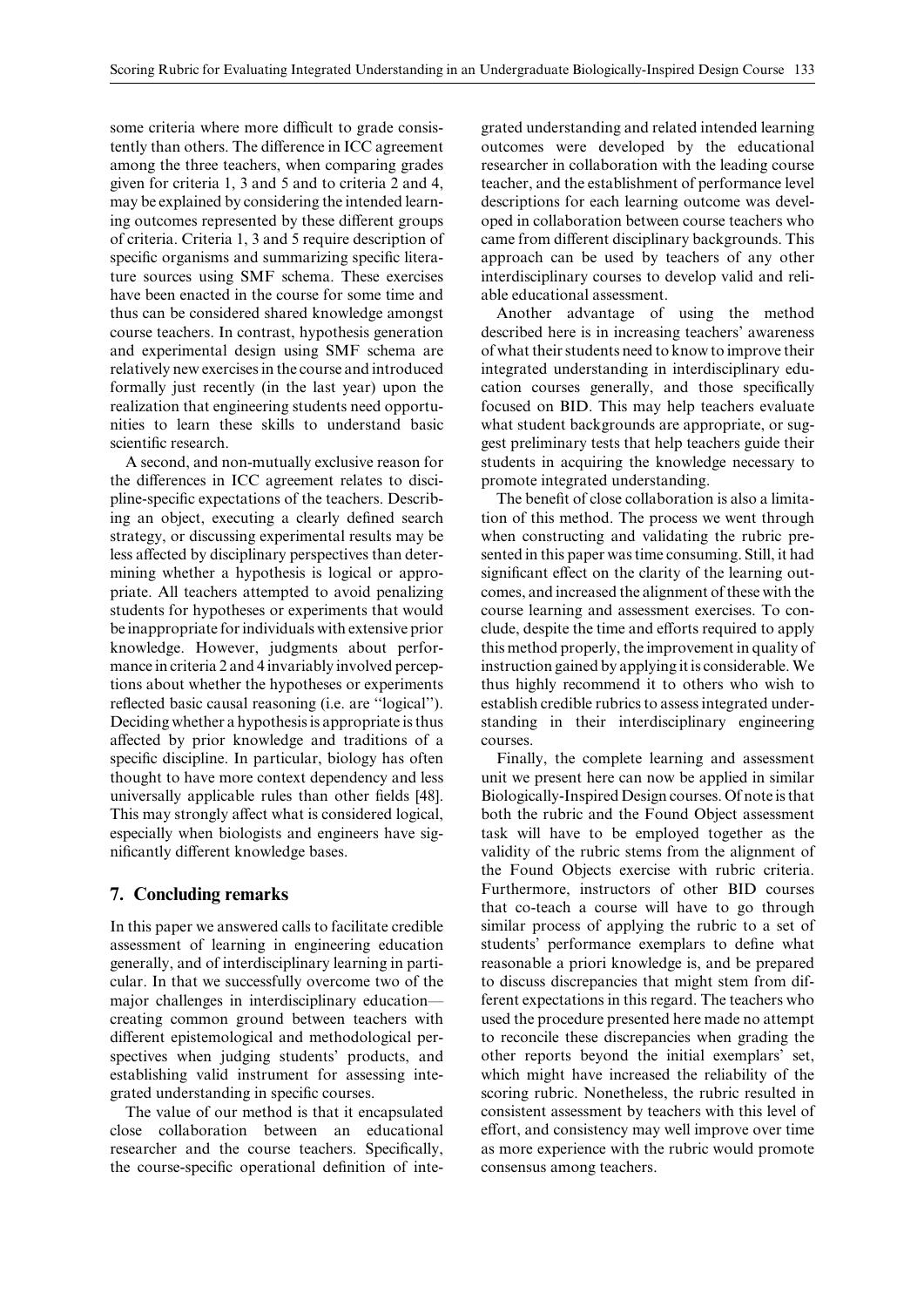The next step in our research project is using the established rubric to evaluate students' performance at the end of the course and compare it with their performance upon concluding the second unit to assess changes in students' integrated understanding.

*Acknowledgement*—We are grateful to several colleagues who have contributed to this work, including David M. Majerich who mentored the first author and Ashok Goel who collaborated with the authors on designing the course learning materials. We thank the US National Science Foundation for its support of this research through a TUES grant (#1022778) entitled ''Biologically Inspired Design: A Novel Interdisciplinary Biology-Engineering Curriculum''.

#### **References**

- 1. The Steering Committee of the National Engineering Education Research Colloquies. The research agenda for the new discipline of engineering education (Special Report), *Journal of Engineering Education*, **95**(4), 2006, pp. 259–61.
- 2. B. M. Olds, B. M. Moskal and R. L. Miller, Assessment in engineering education: Evolution, approaches and future collaborations, *Journal of Engineering Education*, **94**(1), 2005, pp. 13–25.
- 3. R. J. Stiggins, J. A. Arter, J. Chappuis and S. Chappuis, *Classroom assessment FOR learning: Doing it right—using it well*. Allyn and Bacon, Columbus, OH, 2009.
- 4. ABET, Criteria for Accrediting Engineering Programs, Baltimore, Md.: Engineering Accreditation Commission, Oct. 26, 2013. See http://www.abet.org/eac-criteria-2014-2015/
- 5. National Academies Committee on Science, Engineering, and Public Policy *Facilitating Interdisciplinary Research*, National Academies Press, Washington, D.C., 2005.
- 6. National Academy of Engineering, *The Engineer of 2020: Visions of Engineering in the New Century*, National Academies Press, Washington, D.C., 2004.
- 7. Project Kaleidoscope, *What works in facilitating interdisciplinary learning in science and mathematics*, Association of American Colleges and Universities Washington, D.C., 2011.
- 8. L. R. Lattuca, L. J. Voigt and K. Q. Fath, Does interdisciplinarity promote learning? Theoretical support and researchable questions, *The Review of Higher Education*, **28**(1), 2004, pp. 23–48.
- 9. M. Borrego and L. K. Newswander, Definitions of interdisciplinary research: Toward graduate-level interdisciplinary learning outcomes, *The Review of Higher Education*, **34**(1), 2010, pp. 61–84.
- 10. C. Manathunga, P. Lan and G. Mellick, Imagining an interdisciplinary doctoral pedagogy, *Teaching in Higher Education*, **11(**3), 2006, pp. 365–379.
- 11. L. Ivanitskaya, D. Clark, G. Montgomery and R. Primeau, Interdisciplinary learning: Process and outcomes, *Innovative Higher Education*, **27**(2), 2002, pp. 95–111.
- 12. J. T. Klein, *Crossing boundaries: Knowledge, disciplinarities, and interdisciplinarities*, The University Press of Virginia, Charlottesville, Virginia, 1996.
- 13. J. J. Kockelmans, Why interdisciplinarity? In J. J. Kockelmans (ed.), *Interdisciplinarity and Higher Education*, Pennsylvania State University Press, University Park, PA, 1979, pp. 123–158.
- 14. E. J. Spelt, H. J. Biemans, H. Tobi, P. A. Luning and M. Mulder, Teaching and learning in interdisciplinary higher education: A systematic review, *Educational Psychology Review*, **21**(4), 2009, pp. 365–378.
- 15. M. Field, R. Lee and M. L. Field, Assessing interdisciplinary learning. In J. T. Klein, and W. G. Doty (Eds.), *Interdisciplinary studies today*, Jossey-Bass, San Francisco, 1994, pp. 69–84.
- 16. D. B. Knight, L. R. Lattuca, E. W. Kimball and R. D. Reason, Understanding interdisciplinarity: Curricular and organizational features of undergraduate interdisciplinary

programs,*Innovative Higher Education*, **38**(2), 2013, pp. 143– 158.

- 17. D. Allen and K. Tanner, Rubrics: tools for making learning goals and evaluation criteria explicit for both teachers and learners, *CBE-Life Sciences Education*, **5**(3), 2006, pp. 197– 203.
- 18. J. A. Newell, K. D. Dahm and H. L. Newell, Rubric development and inter-rater reliability issues in assessing learning outcomes, *Chemical Engineering Education*, **36**(3), 2002, pp. 212–215.
- 19. A. R. Rezaei and M. Lovorn, Reliability and validity of rubrics for assessment through writing, *Assessing Writing*, **15**(1), 2010, pp. 18–39.
- 20. A. Jonsson and G. Svingby, The use of scoring rubrics: Reliability, validity and educational consequences, *Educational Research Review*, **2**(2), 2007, pp. 130–144.
- 21. G. Öberg, Facilitating interdisciplinary work: Using quality assessment to create common ground, *Higher Education*, **57**(4), 2009, pp. 405–415.
- 22. K. L. Schilling, Interdisciplinary assessment for interdisciplinary programs. In B. L. Smith & J. McCann (Eds.), *Reinventing ourselves: Interdisciplinary education, collaborative learning and experimentation in higher education,* Anker Publishing Company, Bolton, MA, 2001, pp. 344–354.
- 23. M. Helms, S. S. Vattam and A. K. Goel, Biologically inspired design: process and products, *Design Studies*, **30**(5), 2009, pp. 606–622.
- 24. J. Yen, Center for Biologically Inspired Design. Retrieved from: http://www.cbid.gatech.edu/educationpage.html on February 2015.
- 25. B. Bhushan, Biomimetics: lessons from nature–an overview, *Philosophical Transactions of the Royal Society A: Mathematical, Physical and Engineering Sciences*, **367**(1893), 2009, pp. 1445–1486.
- 26. J. Yen, M. Weissburg, M. Helms and A. Goel, Biologically inspired design: a tool for interdisciplinary education. In Bar-Cohen, Y. (Ed.)*Biomimetics: Nature-Based Innovation*, CRC Press, Boca Raton, FL, 2011, pp. 331–360.
- 27. J. Yen, M. Helms, A. Goel, C. Tovey and M. Weissburg, Adaptive Evolution of Teaching Practices in Biologically Inspired Design. In A. K. Goel, D. A. McAdams, and R. B. Stone, (Eds.)*Biologically Inspired Design*, Springer, London, 2013, pp. 153–199.
- 28. M. Gibbons, C. Limoges, H. Nowotny, S. Schwartzman, P. Scott and M. Trow, *The new production of Knowledge*, Sage, London, 1994.
- 29. A. K. Goel, A. G. de Silva Garza, N. Grué, J. W. Murdock, M. M. Recker and T. Govindaraj, Towards design learning environments—I: Exploring how devices work., In C. Fraisson, G. Gauthier, and A. Lesgold (Eds.), *Intelligent tutoring systems: Lecture notes in computer science*, Springer-Verlag, Berlin, 1996, pp. 493–501.
- 30. S. S. Vattam, A. K. Goel, S. Rugaber, C. E. Hmelo-Silver, R. Jordan, S. Gray and S. Sinha, Understanding complex natural systems by articulating structure-behavior-function models, *Journal of Educational Technology & Society*, **14**(1), 2011, pp. 66–81.
- 31. L. Liu and C. E. Hmelo-Silver, Promoting complex systems learning through the use of conceptual representations in hypermedia, *Journal of Research in Science Teaching*, **46**(9), 2009, pp. 1023–1040.
- 32. A. K. Goel and R. B. Sambasiva, Use of design patterns in analogy-based design, *Advanced Engineering Informatics*, **18**(2), 2004, pp. 85–94.
- 33. V. B. Mansilla, E. D. Duraisingh, C. R. Wolfe and C. Haynes, Targeted assessment rubric: An empirically grounded rubric for interdisciplinary writing, *The Journal of Higher Education*, **80**(3), 2009, pp. 334–353.
- 34. A. Kezar and S. Elrod, Facilitating interdisciplinary learning: lessons from project Kaleidoscope, *Change: The Magazine of Higher Learning*, **44**, 2012, pp. 16–25.
- 35. J. Parker, Competencies for Interdisciplinarity in Higher Education, *International Journal of Sustainability in Higher Education*, **11**, 2010, pp. 325–338.
- 36. M. Besterfield-Sacre, J. Gerchak, M. R. Lyons, L. J. Shuman and H. Wolfe, Scoring concept maps: An integrated rubric